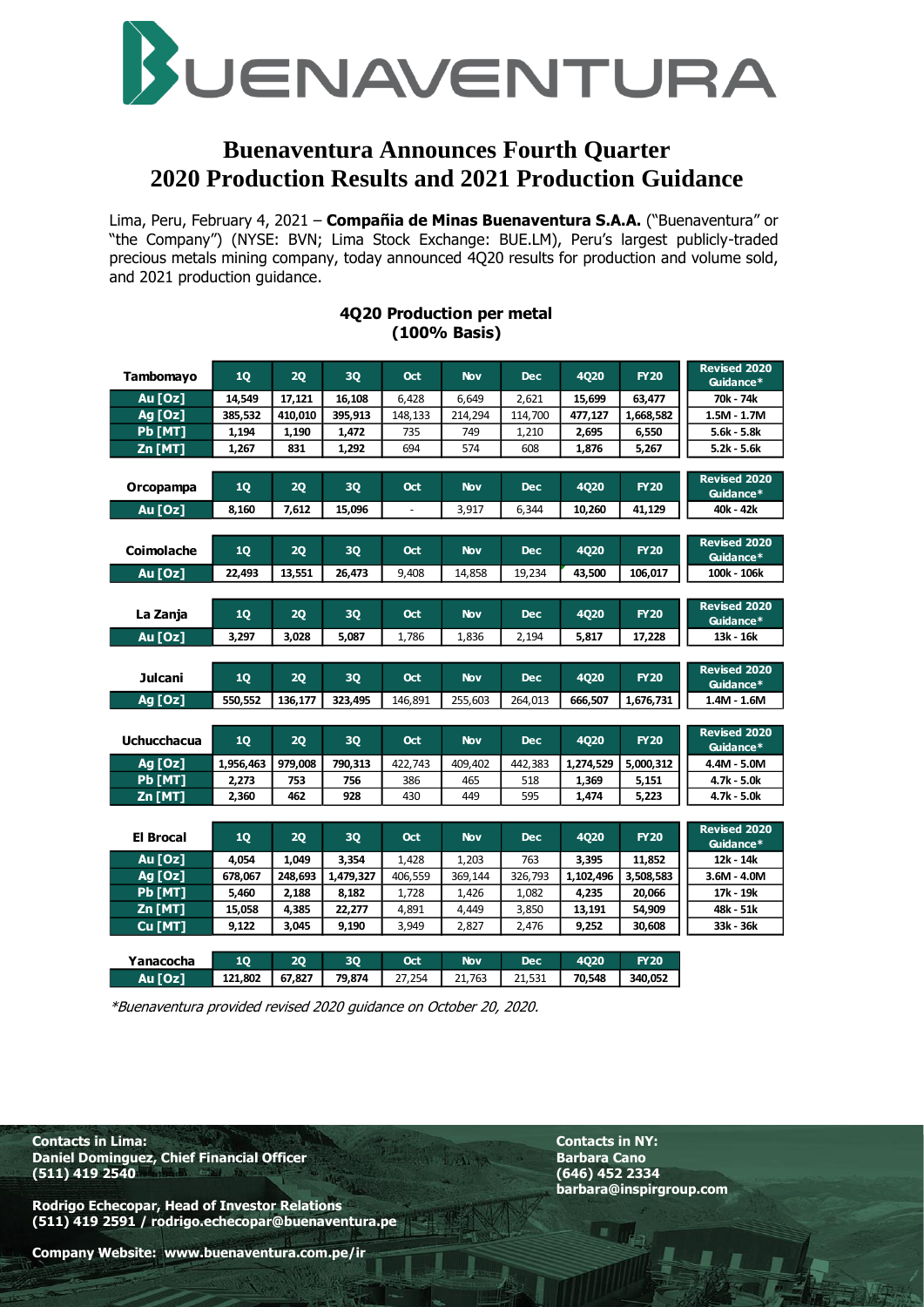#### **FY2020 Comments**

#### **Tambomayo:**

2020 silver and zinc production in line with revised 2020 guidance, as announced in the third quarter 2020.

2020 lead production was slightly above revised 2020 guidance.

2020 gold production was below revised 2020 guidance due to inventory adjustments after lower-than-expected gold recoveries within the flotationcyanidation circuit.

#### **Orcopampa:**

2020 gold production was in line with revised guidance.

### **Coimolache:**

2020 gold production was in line with revised guidance.

### **La Zanja:**

2020 gold production was slightly above revised guidance.

#### **Julcani:**

2020 silver production was slightly above revised guidance.

## **Uchucchacua:**

2020 silver, lead and zinc production was in line with revised guidance. The Company's primary operational focus for this operation during the fourth quarter was on the ramp-up of mine development and exploration which was adversely affected by a reduced workforce during prior quarters in 2020 due to the COVID-19 pandemic.

## **El Brocal:**

Tajo Norte's production exceeded revised 2020 guidance, due to access to high grade areas resulting from accelerated stripping.

Marcapunta's production was below revised 2020 guidance, mainly due to limited availability of ore transportation vehicles.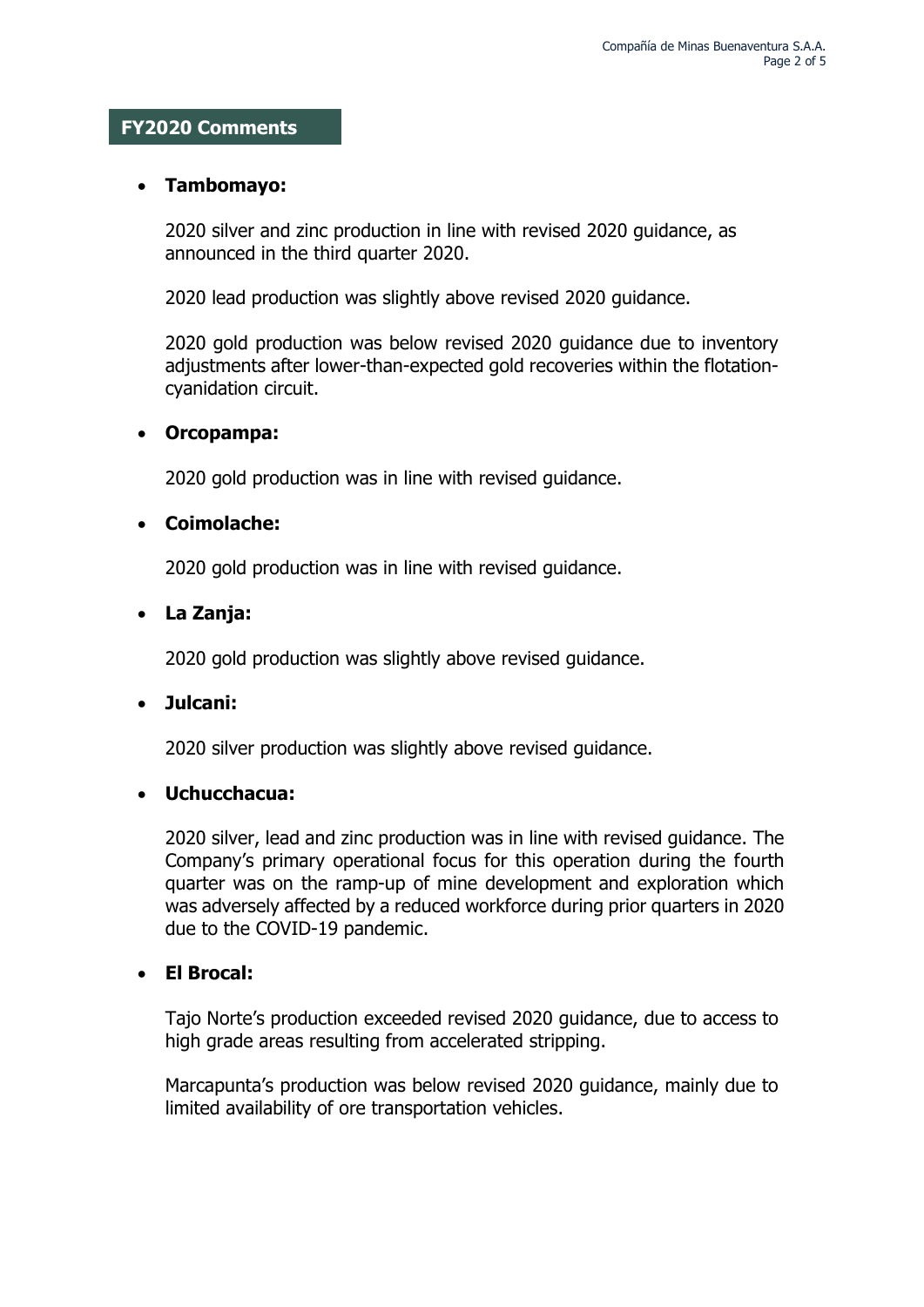# **4Q20 Payable Volume Sold (100% basis)**

## **4Q20 Payable Volume sold per Metal (100% basis)**

|                    | <b>1Q20</b> | <b>2Q20</b>       | <b>3Q20</b> | 4Q20      | <b>FY20</b> |
|--------------------|-------------|-------------------|-------------|-----------|-------------|
|                    | (Actual)    | (Actual)          | (Actual)    | (Actual)  | (Actual)    |
| Gold (Oz.)         |             |                   |             |           |             |
| <b>Orcopampa</b>   | 9,016       | 3,675             | 17,159      | 11,907    | 41,757      |
| <b>Tambomayo</b>   | 5,286       | 16,499            | 17,849      | 17,999    | 57,633      |
| La Zanja           | 3,295       | 4,032             | 5,346       | 5,057     | 17,730      |
| <b>Coimolache</b>  | 23,978      | 14,549            | 25,901      | 40,369    | 104,797     |
| <b>El Brocal</b>   | 2,639       | 633               | 2,038       | 2,080     | 7,390       |
|                    |             |                   |             |           |             |
| Silver (Oz.)       |             |                   |             |           |             |
| <b>Uchucchacua</b> | 1,880,330   | 644,014           | 875,489     | 1,166,790 | 4,566,624   |
| <b>El Brocal</b>   | 466,365     | 187,339           | 1,182,127   | 860,675   | 2,696,506   |
| <b>Tambomayo</b>   | 110,661     | 487,028           | 406,946     | 469,849   | 1,474,485   |
| <b>Julcani</b>     | 514,114     | 119,531           | 289,258     | 619,666   | 1,542,568   |
|                    |             |                   |             |           |             |
| Lead (MT)          |             |                   |             |           |             |
| <b>El Brocal</b>   | 5,145       | 1,888             | 7,017       | 3,775     | 17,824      |
| <b>Uchucchacua</b> | 1,972       | 403               | 738         | 1,095     | 4,209       |
| <b>Tambomayo</b>   | 282         | 1,547             | 1,680       | 2,501     | 6,009       |
| <b>Julcani</b>     | 95          | 25                | 58          | 128       | 306         |
|                    |             |                   |             |           |             |
| Zinc (MT)          |             |                   |             |           |             |
| <b>El Brocal</b>   | 12,438      | 3,575             | 18,589      | 10,839    | 45,442      |
| <b>Uchucchacua</b> | 1,874       | 366               | 699         | 1,127     | 4,066       |
| <b>Tambomayo</b>   | 992         | 810               | 1,058       | 1,603     | 4,463       |
|                    |             |                   |             |           |             |
| Copper (MT)        |             |                   |             |           |             |
| <b>El Brocal</b>   | 8,458       | 2,758             | 8,799       | 8,933     | 28,948      |
|                    |             |                   |             |           |             |
|                    |             | J 84.A<br>-1 n.J. |             |           |             |

#### **Realized Metal Prices\***

| Gold (Oz)   | 1,692 | 1,775 | 1,939 | 1,858 | 1,842 |
|-------------|-------|-------|-------|-------|-------|
| Silver (Oz) | 17.16 | 16.67 | 27.19 | 24.96 | 22.14 |
| Lead (MT)   | 1,653 | 1,460 | 1,659 | 1.954 | 1,708 |
| Zinc(MT)    | 1,824 | 1,112 | 2,349 | 2,915 | 2,234 |
| Copper (MT) | 5,536 | 5,085 | 6,448 | 7,121 | 6,259 |

\*Buenaventura consolidated figures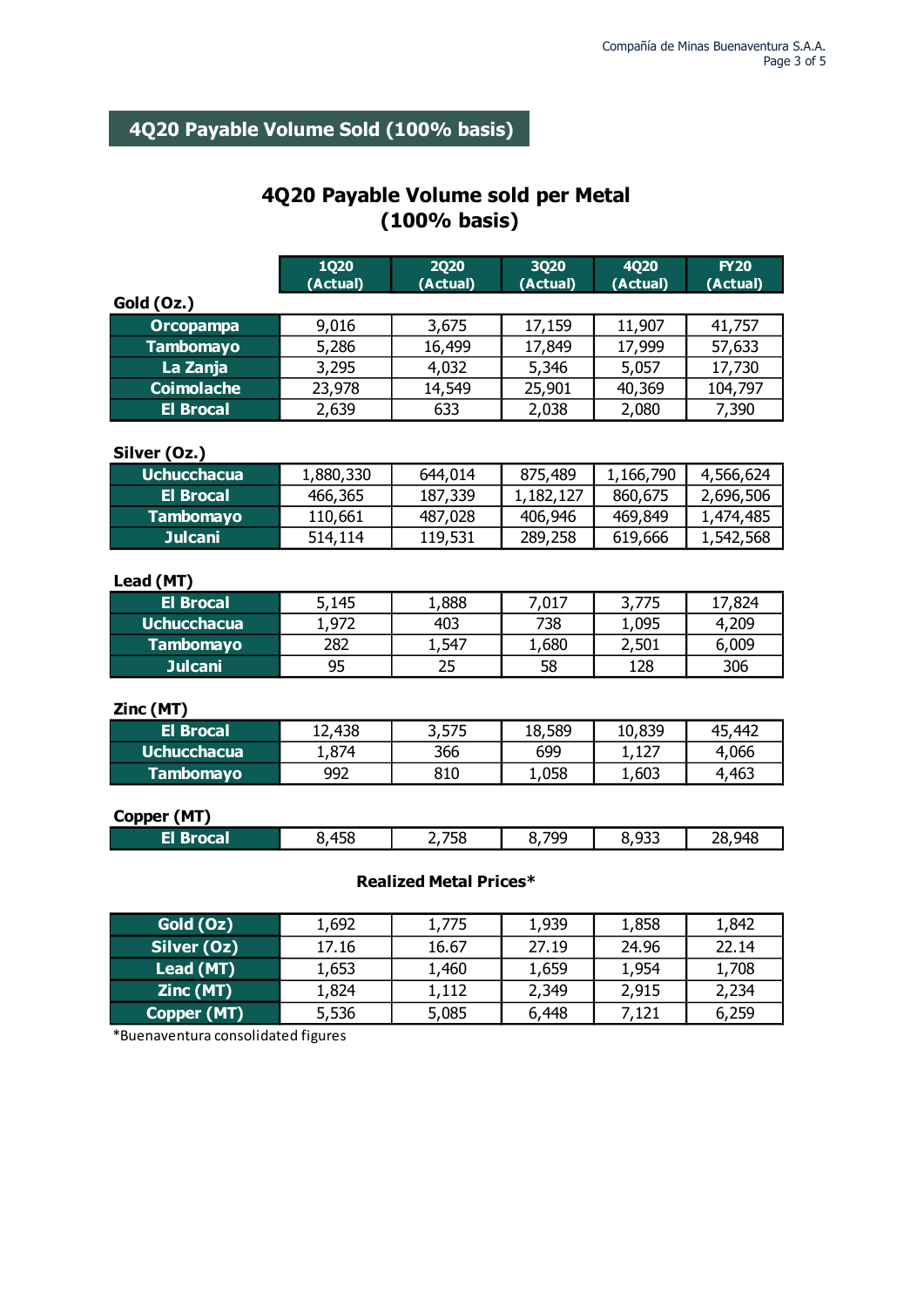## **2021 Production Guidance**

# **2021 Estimated Production**

| <b>Tambomayo</b>              | 2021E*         |
|-------------------------------|----------------|
| Au [Oz]                       | 69k - 75k      |
| Ag [Oz]                       | $1.2M - 1.4M$  |
| <b>Pb [MT]</b>                | $5.9k - 6.5k$  |
| Zn [MT]                       | 6.9k - 7.5k    |
|                               |                |
| Orcopampa                     | 2021E*         |
| Au [Oz]                       | 40k - 45k      |
| Coimolache                    | 2021E*         |
| <b>Au [Oz]</b>                | 99k - 106k     |
|                               |                |
| La Zanja                      | 2021E*         |
| Au [Oz]                       | 12k - 15k      |
|                               |                |
| <b>Julcani</b>                | 2021E*         |
| Ag [Oz]                       | $2.1M - 2.4M$  |
|                               |                |
| <b>Uchucchacua</b>            | 2021E*         |
| <b>Ag [Oz]</b>                | $8.0M - 9.0M$  |
| <b>Pb [MT]</b>                | 7.0k - 10.0k   |
| $\overline{\mathsf{Zn}}$ [MT] | $7.0k - 10.0k$ |
|                               |                |
| El Brocal                     | 2021E*         |
| Au [Oz]                       | 20k - 25k      |
| Ag [Oz]                       | $5.4M - 6.0M$  |
|                               |                |
| <b>Pb [MT]</b>                | 12.0k - 16.0k  |
| Zn [MT]                       | 47.0k - 52.0k  |

**\***Please note that 2021 estimated production could potentially be adversely impacted by further COVID-19 effects.

Buenaventura will be issuing additional 2021 guidance within the Company's Q4 2020 Earnings Results Press Release on February 25, 2021.